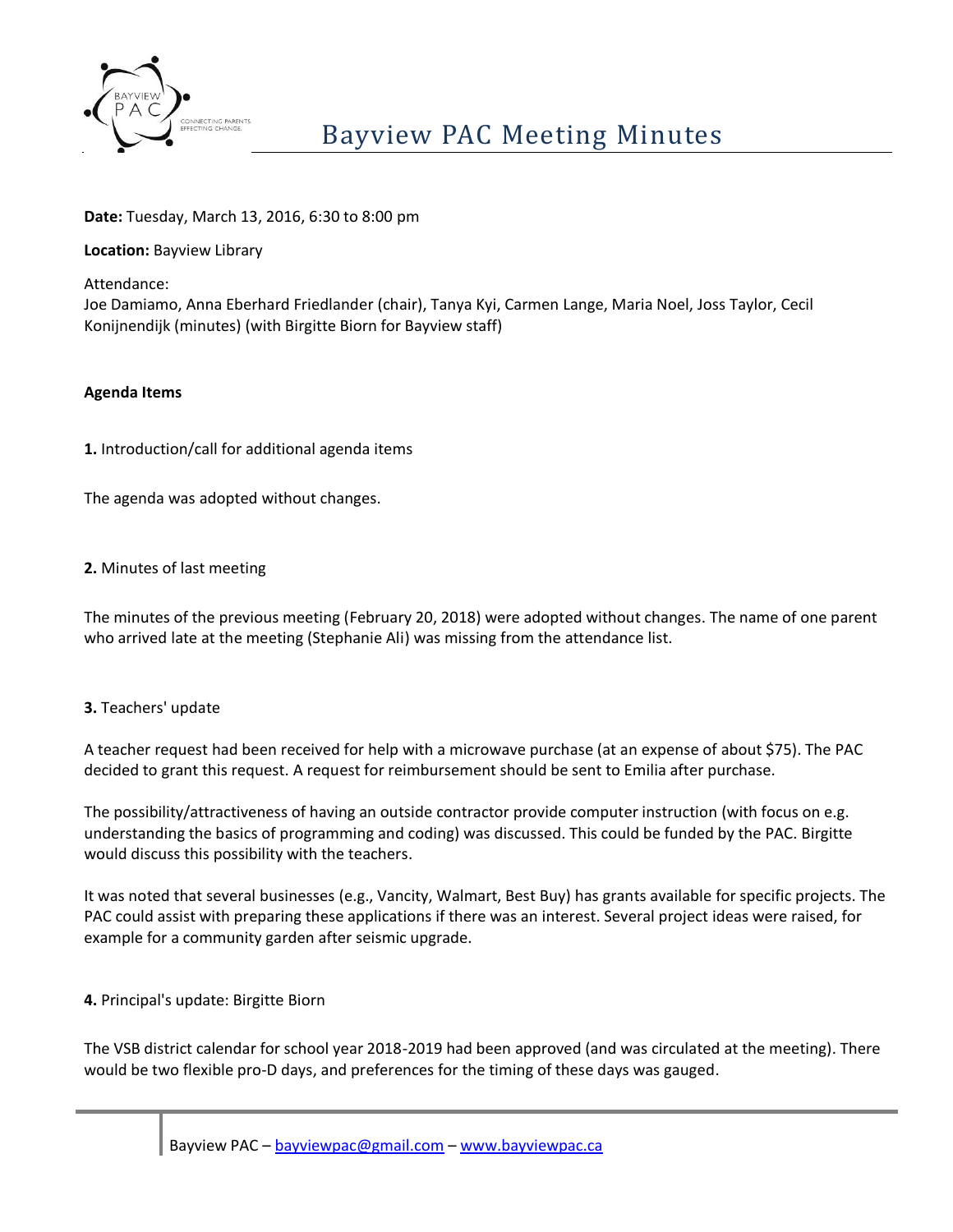

# Bayview PAC Meeting Minutes

Enrolment for next year was quite steady. Because of the lower kindergarten enrolment at Bayview, 16 K-children from Hudson had been offered a place at Bayview.

**5.** Budget Update: Joss Taylor (with information from Emilia Doro)

At the time of the meeting, the PAC had \$65,888.29 in its regular account, and \$ 11,857.12 in its gaming account.

This year's Gala had been a huge success. With all expenses and donations now in place, the record net revenue of \$ 27,000 had been received. Having part of the silent auction online had been a real success.

The Purdy's chocolate campaign had resulted in 24 orders, with \$1510.43 in total sales and \$377.61 profit earned. Ways would be explored of getting feedback on this fundraiser, as there potentially should be a bigger market.

Popcorn sales had been averaging \$100-\$125 per week, but more volunteers were needed.

The application for installing a Big Brothers Clothing Bin at the school had been made, and the bin should be in place the following week. It would be placed on 6th Ave near the driveway by the lunchroom where the field starts. The PAC would receive compensation based on the weight of clothes donated.

Maria Noel presented her work with coordinating a used book sale, based on experiences from earlier years. The book sale was scheduled for April 25-26, and a flyer had been prepared to solicit books from parents. The idea of a competition between the classes was discussed, with the class that collected most books being rewarded with e.g. a pizza party. There was a preference for limited the sale to (used) books and board games. The idea had been raised to perhaps use (part of) the profits from the sale for supporting the library at a school in Nepal that had been destroyed by an earthquake.

**6.** Seismic update: Tanya Kyi

Birgitte and Knut had been on a tour of another school that had undergone seismic upgrade, and they had met the architects who were working on Bayview's upgrade.

The meetings of the advisory committee would start the following day.

**7.** Some dissatisfaction with school pictures and with hot lunch options

Based on some signals of dissatisfaction with school pictures and hot lunch options, Anna would send around a survey about photos experiences before a discussed was set up with the photographer (Mountain West). Anna would also reach out to the caterer about possible changes to the Bayview hot lunch menu.